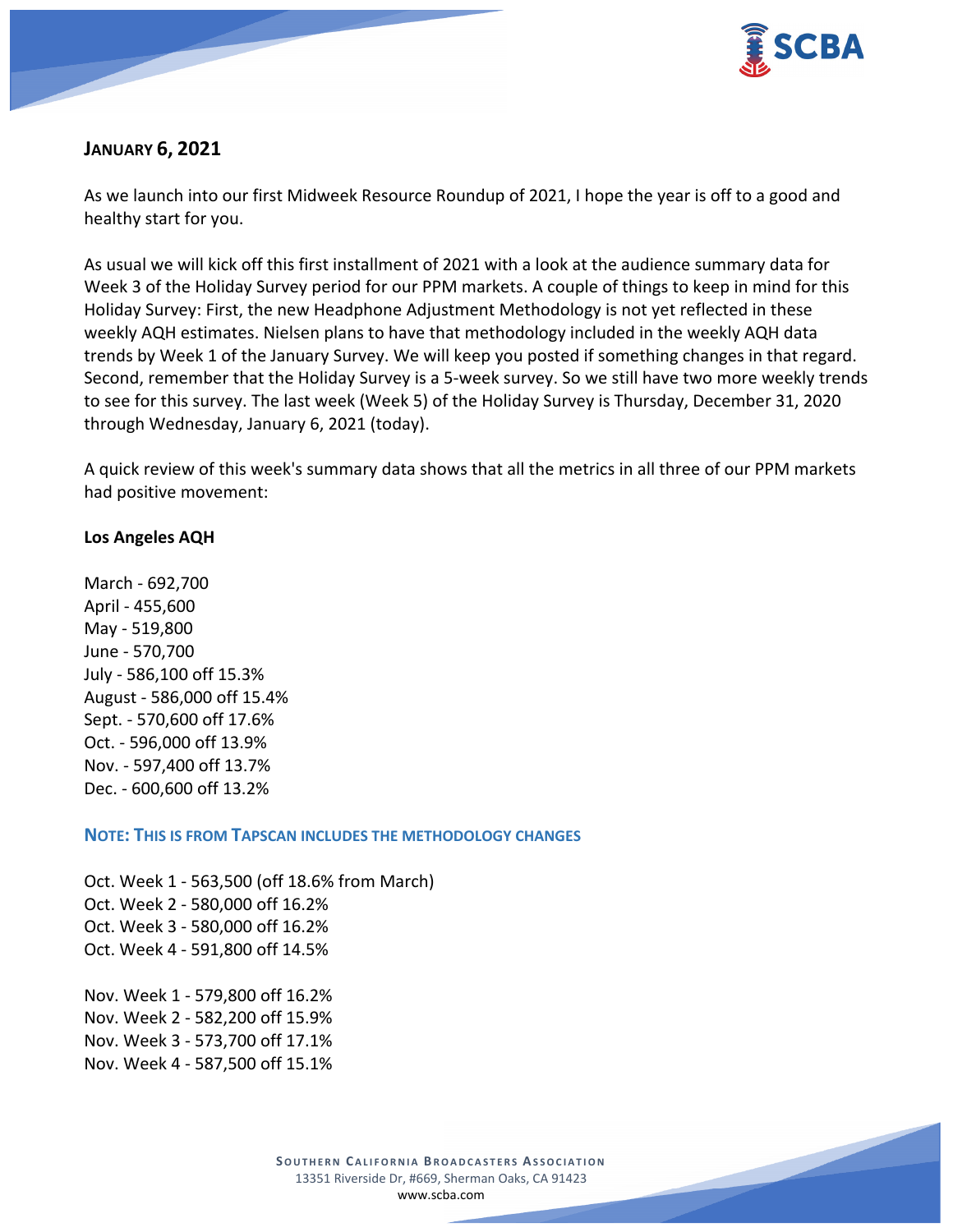

Dec. Week 1 - 587,600 (off 15.1% from March) Dec. Week 2 - 580,600 off 16.1% Dec. Week 3 - 608,200 off 12% Dec. Week 4 - 541,300 off 21.8% (Thanksgiving Week 11/26-12/2)

Hol. Week 1 - 578,600 off 16.4% Hol. Week 2 - 562,800 off 18.7% Hol. Week 3 - 588,700 off 15%

**NOTE: THE NOVEMBER AND LATER AQH WEEKLIES ABOVE ARE FROM PPM ANALYSIS TOOL AND DO NOT REFLECT THE METHODOLOGY CHANGES. THIS WILL CHANGE IN JANUARY.**

#### **Los Angeles Cume**

March - 10,611,300 April - 9,080,100 May - 9,572,200 June - 9,941,100 July - 10,089,600 off 4.9% August - 10,029,800 off 5.4% Sept. - 9,999,500 off 5.7% Oct. - 10,055,100 off 5.2% Nov. - 10,133,900 off 4.4% Dec. - 9,955,600 off 6.1%

Oct. Week 1 - 9,970,700 (Off 6% from March) Oct. Week 2 - 10,074,200 off 5% Oct. Week 3 - 10,155,500 off 4.6% Oct. Week 4 - 10,060,000 off 5.1%

Nov. Week 1 - 10,133,900 (off 4.4% from March) Nov. Week 2 - 10,216,200 off 3.7% Nov. Week 3 - 10,052,500 off 5.2% Nov. Week 4 - 10,132,900 off 4.5%

Dec. Week 1 - 9,880,500 (off 6.8% from March) Dec. Week 2 - 9,866,500 off 7% Dec. Week 3 - 10,080,100 off 5% Dec. Week 4 - 9,995,200 off 5.8%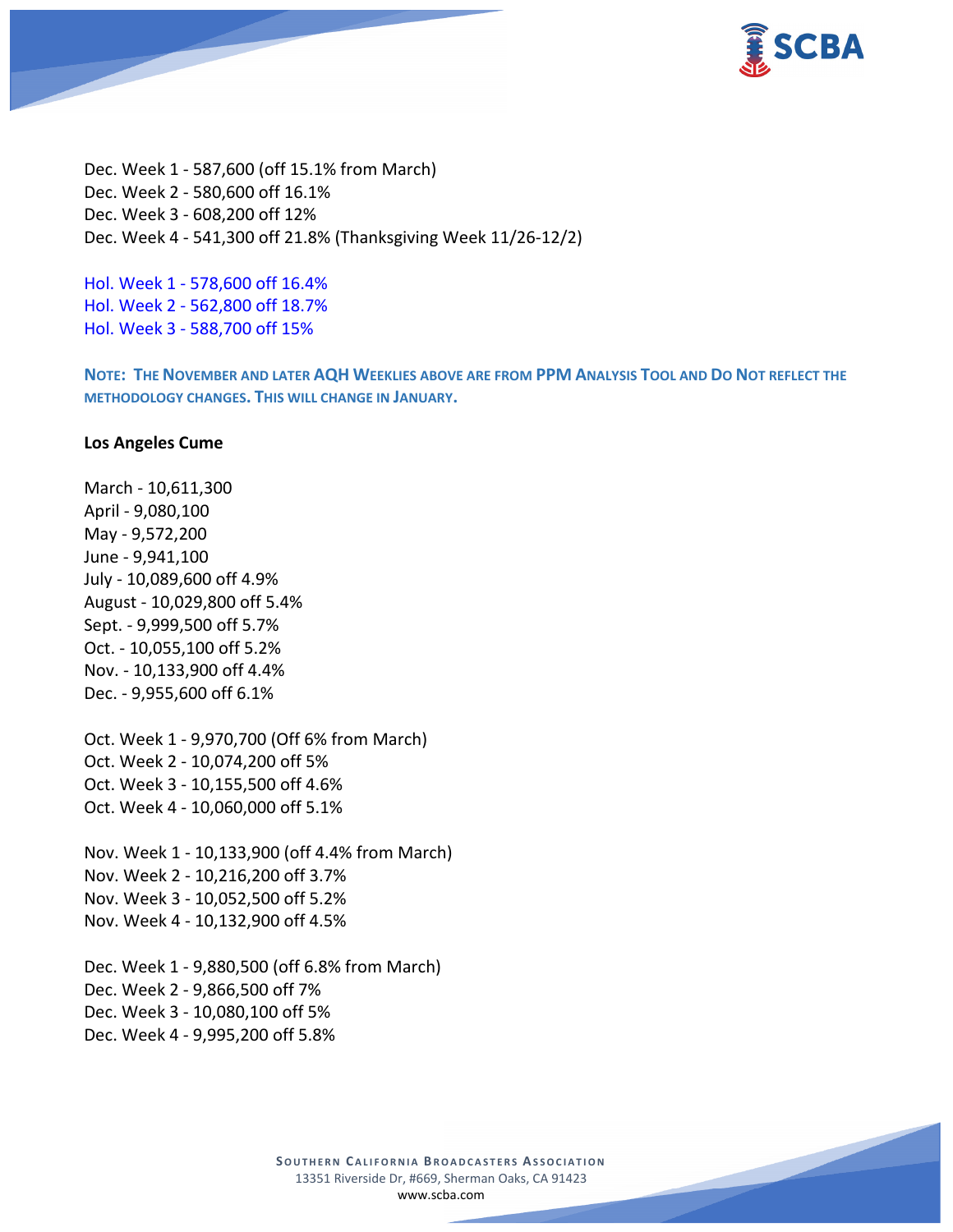

Hol. Week 1 - 10,013,700 off 5.6% Hol. Week 2 - 9,887,200 off 6.8% Hol. Week 3 - 10,153,500 off 4.3%

### **Riverside/San Bernardino AQH**

March - 128,900 April - 96,200 May - 105,000 June - 115,100 July - 108,600 off 15.7% August - 109,400 off 15.1% Sept. - 102,100 off 20.7% Oct. - 106,000 off 17.7% Nov. - 105,600 off 18% Dec.- 108,200 off 16%

**NOTE: THIS IS FROM TAPSCAN AND INCLUDES THE METHODOLOGY CHANGES.** 

Oct. Week 1 - 104,600 (Off 18.8% from March) Oct. Week 2 - 104,600 off 18.8% Oct. Week 3 - 102,200 off 20.7% Oct. Week 4 - 101,000 off 21.6%

Nov Week 1 - 101,200 (off 21.4% from March) Nov. Week 2 - 100,000 off 22.4% Nov. Week 3 - 99,000 off 23.1% Nov. Week 4 - 106,500 off 17.3%

Dec. Week 1 - 105,400 (off 18.2% from March) Dec. Week 2 - 108,500 off 15.8% Dec. Week 3 - 109,200 off 15.2% Dec. Week 4 - 94,200 off 26.9% (Thanksgiving Week 11/26-12/2)

Hol. Week 1 - 98,200 off 23.8% Hol. Week 2 - 97,800 off 24.1% Hol. Week 3 - 100,500 off 22%

**NOTE: THE NOVEMBER AND LATER AQH WEEKLIES ABOVE ARE FROM PPM ANALYSIS TOOL AND DO NOT REFLECT THE METHODOLOGY CHANGES. THIS WILL CHANGE IN JANUARY.**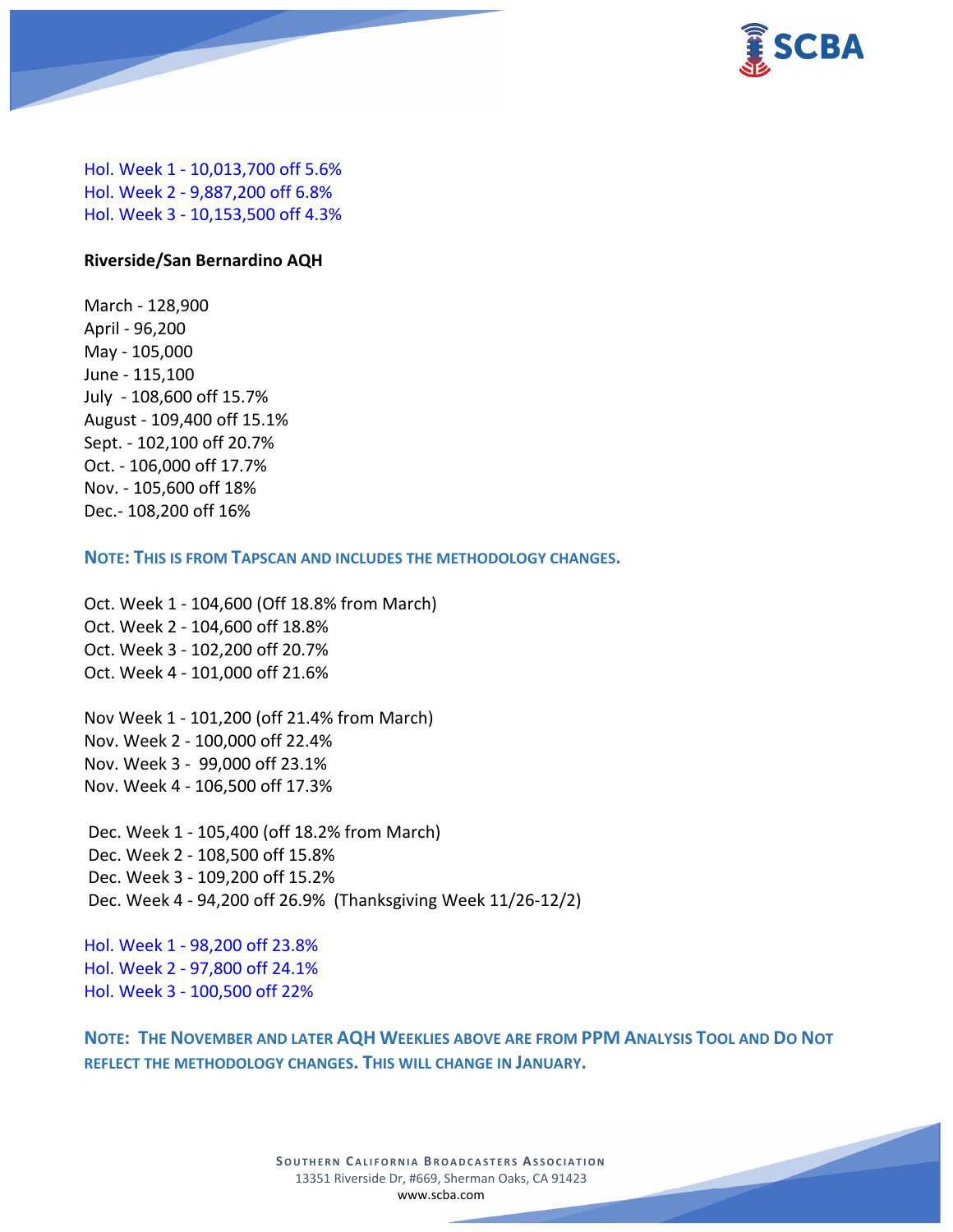

#### **Riverside/San Bernardino Cume**

March - 2,012,400 April - 1,727,400 May - 1,846,500 June - 1,924,800 July - 1,968,100 off 2.2% August - 1,948,500 off 3.1% Sept. - 1,909,800 off 5% Oct. - 1,891,200 off 6% Nov. - 1,901,700 off 5.5% Dec. - 1,920,900 off 4.5%

Oct. Week 1 - 1,916,000 (Off 4.7% from March) Oct. Week 2 - 1,889,200 off 6.1% Oct. Week 3 - 1,889,900 off 6% Oct. Week 4 - 1,869,700 off 7%

Nov. Week 1 - 1,883,100 (off 6.4% from March) Nov. Week 2 - 1,891,100 off 6% Nov. Week 3 - 1,902,800 off 5.4% Nov. Week 4 - 1,929,700 off 4.1%

Dec. Week 1 - 1,870,000 (off 7% from March) Dec. Week 2 - 1,933,600 off 3.9% Dec. Week 3 - 1,968,300 off 2.2% Dec. Week 4 - 1,911,700 off 5%

Hol. Week 1 - 1,886,700 off 6.2% Hol. Week 2 - 1,870,000 off 7% Hol. Week 3 - 1,895,100 off 5.8%

#### **San Diego AQH**

March - 142,700 April - 98,000 May - 109,400 June - 120,100 July - 126,000 August - 128,500 (off 10% from March)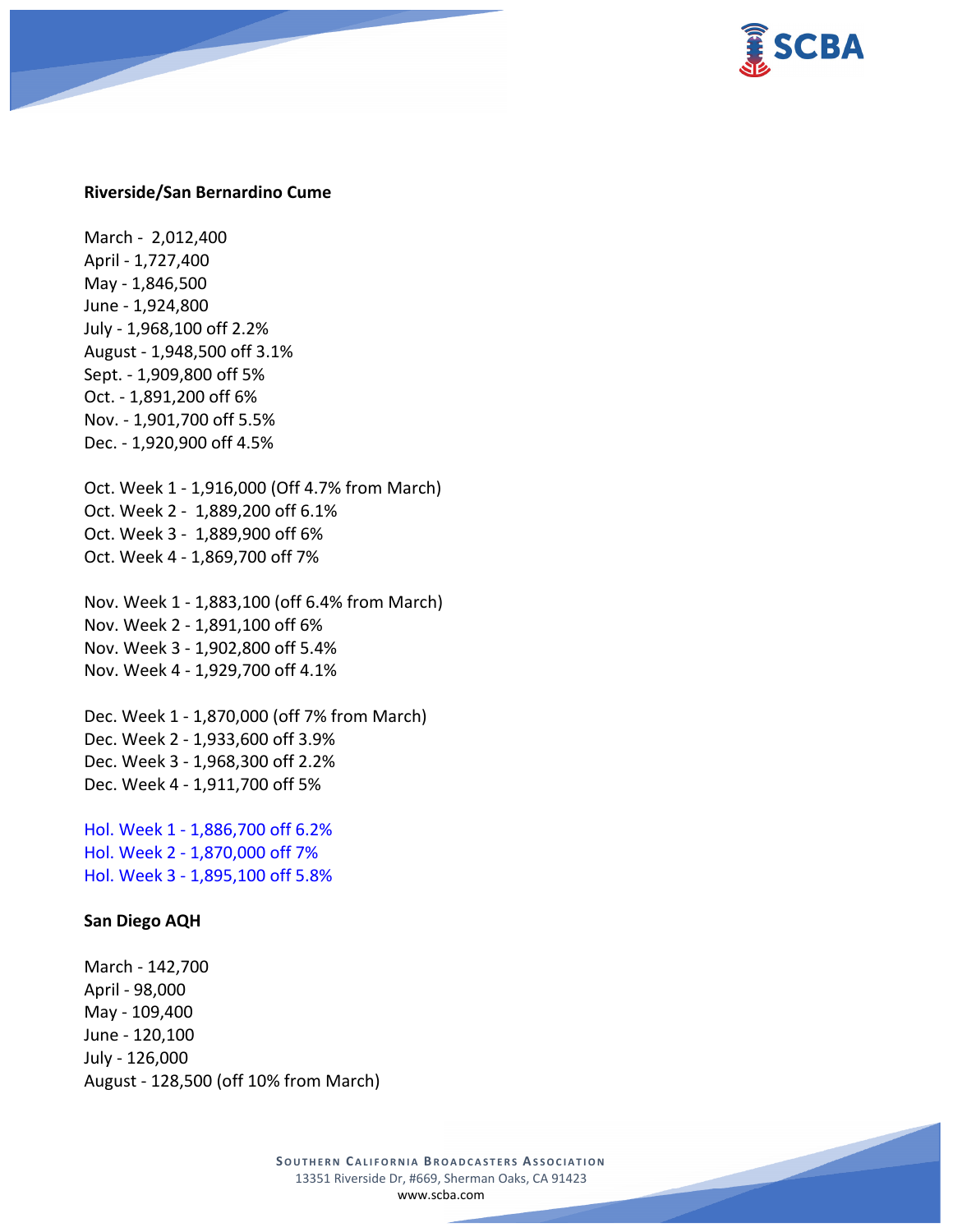

Sept. - 125,000 (off 12.4%) Oct. - 126,800 (off 11.1%) Nov. - 129,300 (off 9.4%) Dec. - 124,500 (off 12.8%)

**NOTE: THIS IS FROM TAPSCAN AND INCLUDES THE METHODOLOGY CHANGES** 

Oct. Week 1 - 124,400 (off 12.8% from March) Oct. Week 2 - 121,000 off 15.2% Oct. Week 3 - 118,800 off 16.7% Oct. Week 4 - 125,400 off 12.1% from March

Nov. Week 1 - 119,900 (off 16% from March) Nov. Week 2 - 121,700 off 14.6% Nov. Week 3 - 125,700 off 11.9% Nov. Week 4 - 127,800 off 10.4%

Dec. Week 1 - 118,500 (off 17.0% from March) Dec. Week 2 - 123,500 off 13.5% Dec. Week 3 - 124,900 off 12.5% Dec. Week 4 - 110,300 off 22.7% (Thanksgiving Week 11/26-12/2)

Hol. Week 1 - 120,300 off 15.7% Hol. Week 2 - 120,500 off 15.5% Hol. Week 3 - 122,400 off 14.2%

**NOTE: THE NOVEMBER AND LATER AQH WEEKLIES ABOVE ARE FROM PPM ANALYSIS TOOL AND DO NOT REFLECT THE METHODOLOGY CHANGES. THIS WILL CHANGE IN JANUARY.**

#### **San Diego Cume**

March - 2,549,000 April - 2,133,900 May - 2,303,400 June - 2,408,600 July - 2,438,900 August - 2,418,400 (off 5.1% from March) Sept. - 2,382,700 (off 6.5%) Oct. - 2,398,000 (off 5.9%) Nov. - 2,361,900 (off 7.3%) Dec. - 2,388,500 (off 6.3%)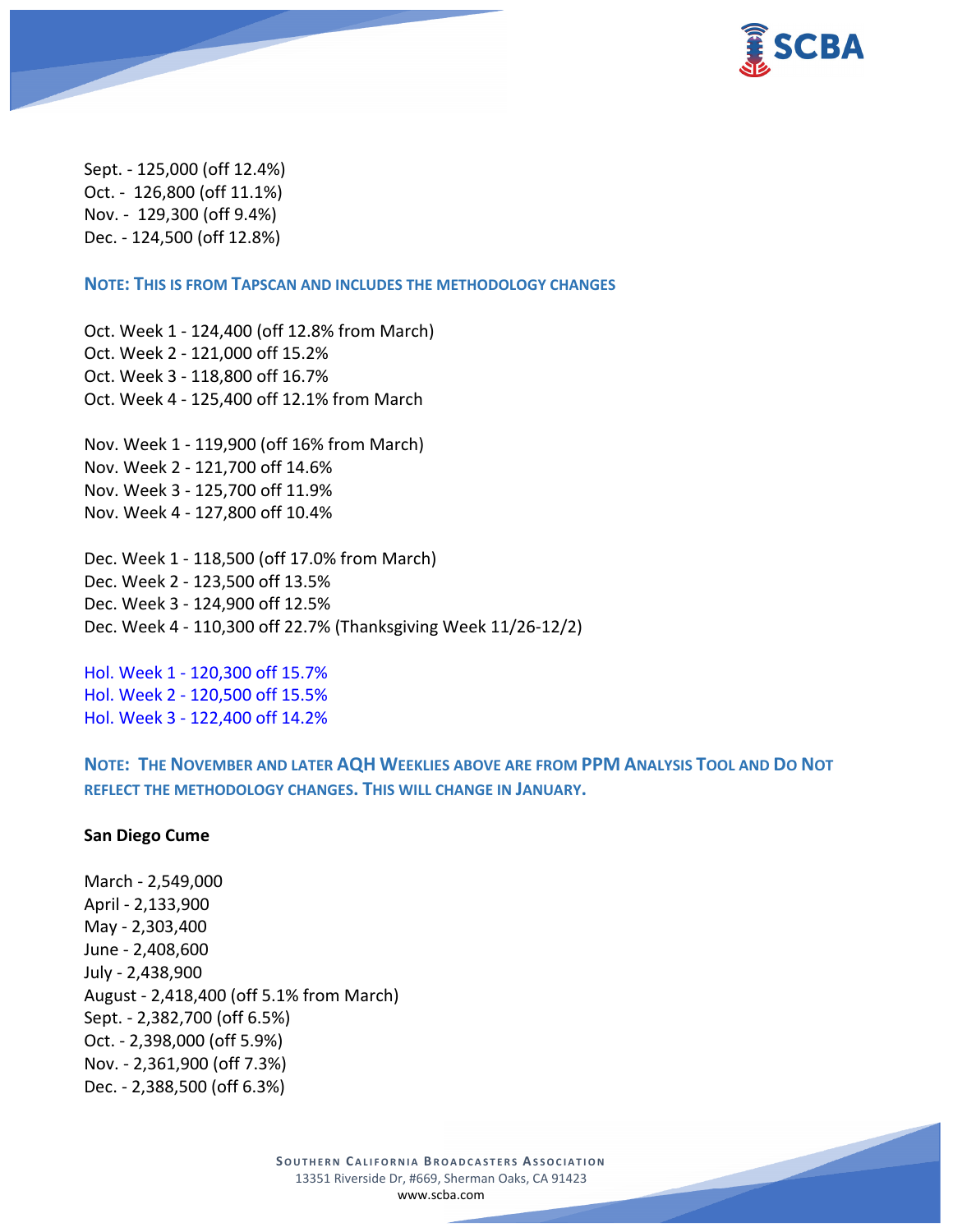

Oct. Week 1 - 2,409,400 (Off 5.4% from March) Oct. Week 2 - 2,433,200 (off 4.5%) Oct. Week 3 - 2,403,400 (off 5.7%) Oct. Week 4 - 2,346,200 (off 8.0%)

Nov. Week 1 - 2,324,800 (off 8.8% from March) Nov. Week 2 - 2,320,800 (off 9.0%) Nov. Week 3 - 2,408,500 (off 5.5%) Nov. Week 4 - 2,393,700 (off 6.1%)

Dec. Week 1 - 2,295,700 (off 9.9% from March) Dec. Week 2 - 2,430,700 (off 4.6%) Dec. Week 3 - 2,448,900 (off 3.9%) Dec. Week 4 - 2,378,500 (off 6.7%)

Hol. Week 1 - 2,414,800 (off 5.3%) Hol. Week 2 - 2,375,900 ( off 6.7%) Hol. Week 3 - 2,387,800 (off 6.3%)

And now on to your specially curated listings of resources and articles to get the learning off to a strong start and to help us achieve great results in this promising new year:

### **RESOURCES AND ARTICLES OF INTEREST TO SALES AND ADVERTISERS:**

**Now Hear This: Streaming Ads Rise Along With Radio, Carat's Anderson Says** Beet.TV January 6, 2021 [https://www.beet.tv/2021/01/now-hear-this-streaming-ads-rise-along-with-radio-carats-anderson](https://www.beet.tv/2021/01/now-hear-this-streaming-ads-rise-along-with-radio-carats-anderson-says.html)[says.html](https://www.beet.tv/2021/01/now-hear-this-streaming-ads-rise-along-with-radio-carats-anderson-says.html)

And here is a companion article on this great story for Radio/Audio

**Ad Buyers Agree: There Is An Audio 'Resurgence' Underway.** Inside Radio (CARAT) January 6, 2021 [http://www.insideradio.com/podcastnewsdaily/ad-buyers-agree-there-is-an-audio-resurgence](http://www.insideradio.com/podcastnewsdaily/ad-buyers-agree-there-is-an-audio-resurgence-underway/article_3d682724-5040-11eb-a583-9fe04109c28f.html)[underway/article\\_3d682724-5040-11eb-a583-9fe04109c28f.html](http://www.insideradio.com/podcastnewsdaily/ad-buyers-agree-there-is-an-audio-resurgence-underway/article_3d682724-5040-11eb-a583-9fe04109c28f.html)

**Survey: Ad Buyers Still Underestimate Radio's Share Of Media Day.** Inside Radio (Pierre Bouvard) January 6, 2021 [http://www.insideradio.com/free/survey-ad-buyers-still-underestimate-radio-s-share-of-media](http://www.insideradio.com/free/survey-ad-buyers-still-underestimate-radio-s-share-of-media-day/article_3643a638-4ff7-11eb-9d4a-3b5ef86633bb.html)[day/article\\_3643a638-4ff7-11eb-9d4a-3b5ef86633bb.html](http://www.insideradio.com/free/survey-ad-buyers-still-underestimate-radio-s-share-of-media-day/article_3643a638-4ff7-11eb-9d4a-3b5ef86633bb.html)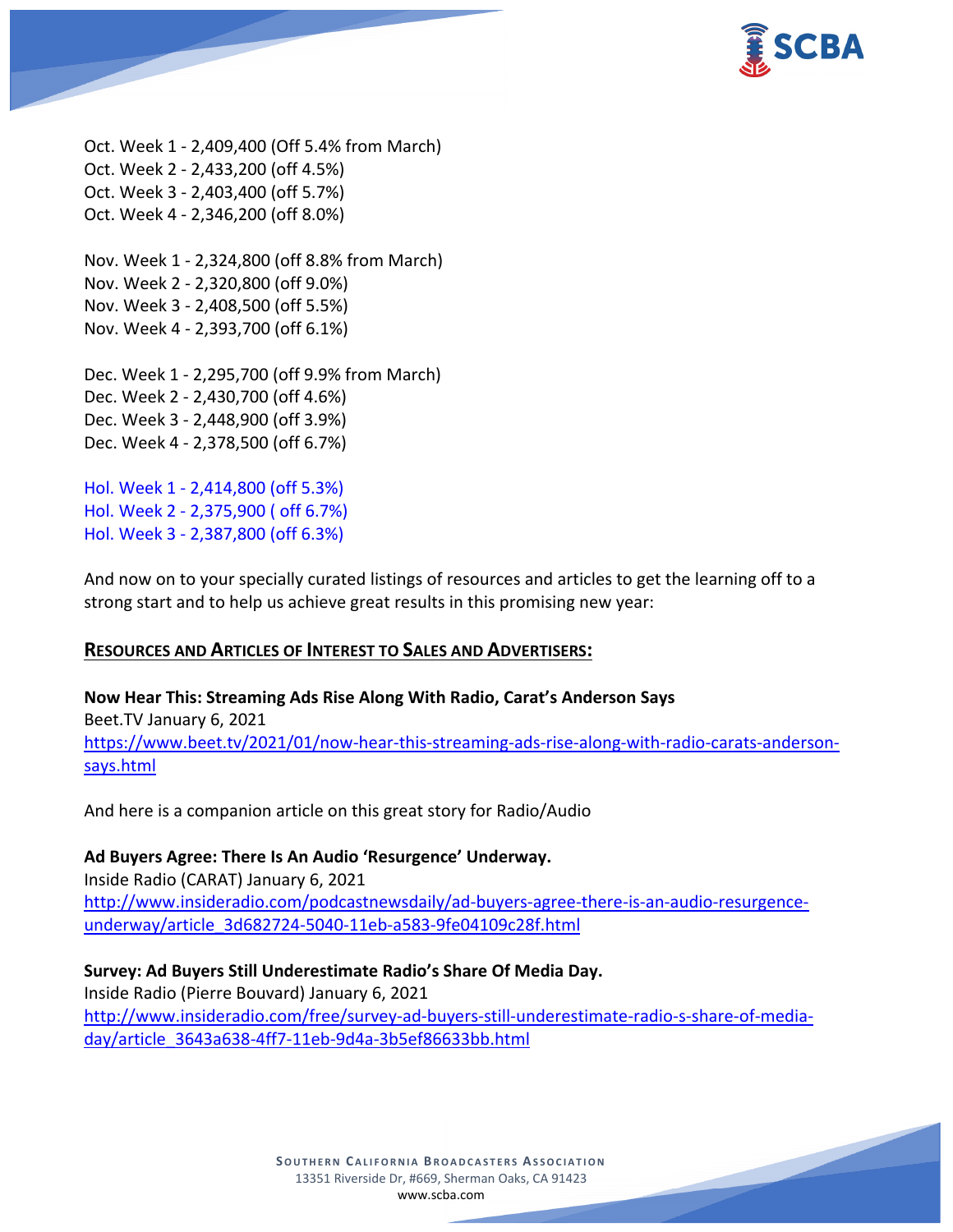

**Audio is the medium of the moment - so how can brands use it to connect?** ClickZ January 6, 2021 [https://www.clickz.com/audio-is-the-medium-of-the-moment-so-how-can-brands-use-it-to](https://www.clickz.com/audio-is-the-medium-of-the-moment-so-how-can-brands-use-it-to-connect/264605/)[connect/264605/](https://www.clickz.com/audio-is-the-medium-of-the-moment-so-how-can-brands-use-it-to-connect/264605/)

# **For the auto industry, 2020 was a horrible year — but it ended better than expected** NBC News January 5, 2021 [https://www.nbcnews.com/business/autos/auto-industry-2020-was-horrible-year-it-ended-better](https://www.nbcnews.com/business/autos/auto-industry-2020-was-horrible-year-it-ended-better-expected-n1252892)[expected-n1252892](https://www.nbcnews.com/business/autos/auto-industry-2020-was-horrible-year-it-ended-better-expected-n1252892)

### **New stimulus checks will boost retail sales, says NRF chief economist**

Chain Store Age January 4, 2021 [https://chainstoreage.com/new-stimulus-checks-will-boost-retail-sales-says-nrf-chief](https://chainstoreage.com/new-stimulus-checks-will-boost-retail-sales-says-nrf-chief-economist?oly_enc_id=8319H4585489H7M&utm_source=omeda&utm_medium=email&utm_campaign=NL_CSA+Day+Breaker&utm_keyword=)[economist?oly\\_enc\\_id=8319H4585489H7M&utm\\_source=omeda&utm\\_medium=email&utm\\_campaig](https://chainstoreage.com/new-stimulus-checks-will-boost-retail-sales-says-nrf-chief-economist?oly_enc_id=8319H4585489H7M&utm_source=omeda&utm_medium=email&utm_campaign=NL_CSA+Day+Breaker&utm_keyword=) [n=NL\\_CSA+Day+Breaker&utm\\_keyword=](https://chainstoreage.com/new-stimulus-checks-will-boost-retail-sales-says-nrf-chief-economist?oly_enc_id=8319H4585489H7M&utm_source=omeda&utm_medium=email&utm_campaign=NL_CSA+Day+Breaker&utm_keyword=)

## **Will 2021 Be The Start Of The 'Roaring Twenties?' Some Ad Executives Think So.**

Inside Radio (WSJ) January 4, 2020 [http://www.insideradio.com/free/will-2021-be-the-start-of-the-roaring-twenties-some-ad-executives](http://www.insideradio.com/free/will-2021-be-the-start-of-the-roaring-twenties-some-ad-executives-think-so/article_d40cd3ba-4e6e-11eb-8c71-aba6a8530c29.html)[think-so/article\\_d40cd3ba-4e6e-11eb-8c71-aba6a8530c29.html](http://www.insideradio.com/free/will-2021-be-the-start-of-the-roaring-twenties-some-ad-executives-think-so/article_d40cd3ba-4e6e-11eb-8c71-aba6a8530c29.html)

### **LGBTQ+ consumers value brand support beyond Pride Month**

eMarketer January 4, 2021 [https://www.emarketer.com/content/lgbtq-consumers-value-brand-support-beyond-pride](https://www.emarketer.com/content/lgbtq-consumers-value-brand-support-beyond-pride-month?ecid=NL1001)[month?ecid=NL1001](https://www.emarketer.com/content/lgbtq-consumers-value-brand-support-beyond-pride-month?ecid=NL1001)

### **Holiday sales up 6.8%, according to Customer Growth Partners**

Chain Store Age December 30, 2020 [https://chainstoreage.com/holiday-sales-68-according-customer-growth](https://chainstoreage.com/holiday-sales-68-according-customer-growth-partners?oly_enc_id=8319H4585489H7M&utm_source=omeda&utm_medium=email&utm_campaign=NL_CSA+Day+Breaker&utm_keyword=)[partners?oly\\_enc\\_id=8319H4585489H7M&utm\\_source=omeda&utm\\_medium=email&utm\\_campaign](https://chainstoreage.com/holiday-sales-68-according-customer-growth-partners?oly_enc_id=8319H4585489H7M&utm_source=omeda&utm_medium=email&utm_campaign=NL_CSA+Day+Breaker&utm_keyword=) [=NL\\_CSA+Day+Breaker&utm\\_keyword=](https://chainstoreage.com/holiday-sales-68-according-customer-growth-partners?oly_enc_id=8319H4585489H7M&utm_source=omeda&utm_medium=email&utm_campaign=NL_CSA+Day+Breaker&utm_keyword=)

**When Big Brands Stopped Spending On Digital Ads, Nothing Happened. Why?** Forbes January 2, 2020 [https://www.forbes.com/sites/augustinefou/2021/01/02/when-big-brands-stopped-spending-on](https://www.forbes.com/sites/augustinefou/2021/01/02/when-big-brands-stopped-spending-on-digital-ads-nothing-happened-why/?sh=6dac75cc1166)[digital-ads-nothing-happened-why/?sh=6dac75cc1166](https://www.forbes.com/sites/augustinefou/2021/01/02/when-big-brands-stopped-spending-on-digital-ads-nothing-happened-why/?sh=6dac75cc1166)

**Are Your Sales Reps Pursuing the Right Kind of Customer?** SalesFuel January 2, 2021 <https://salesfuel.com/are-your-sales-reps-pursuing-the-right-kind-of-customer/>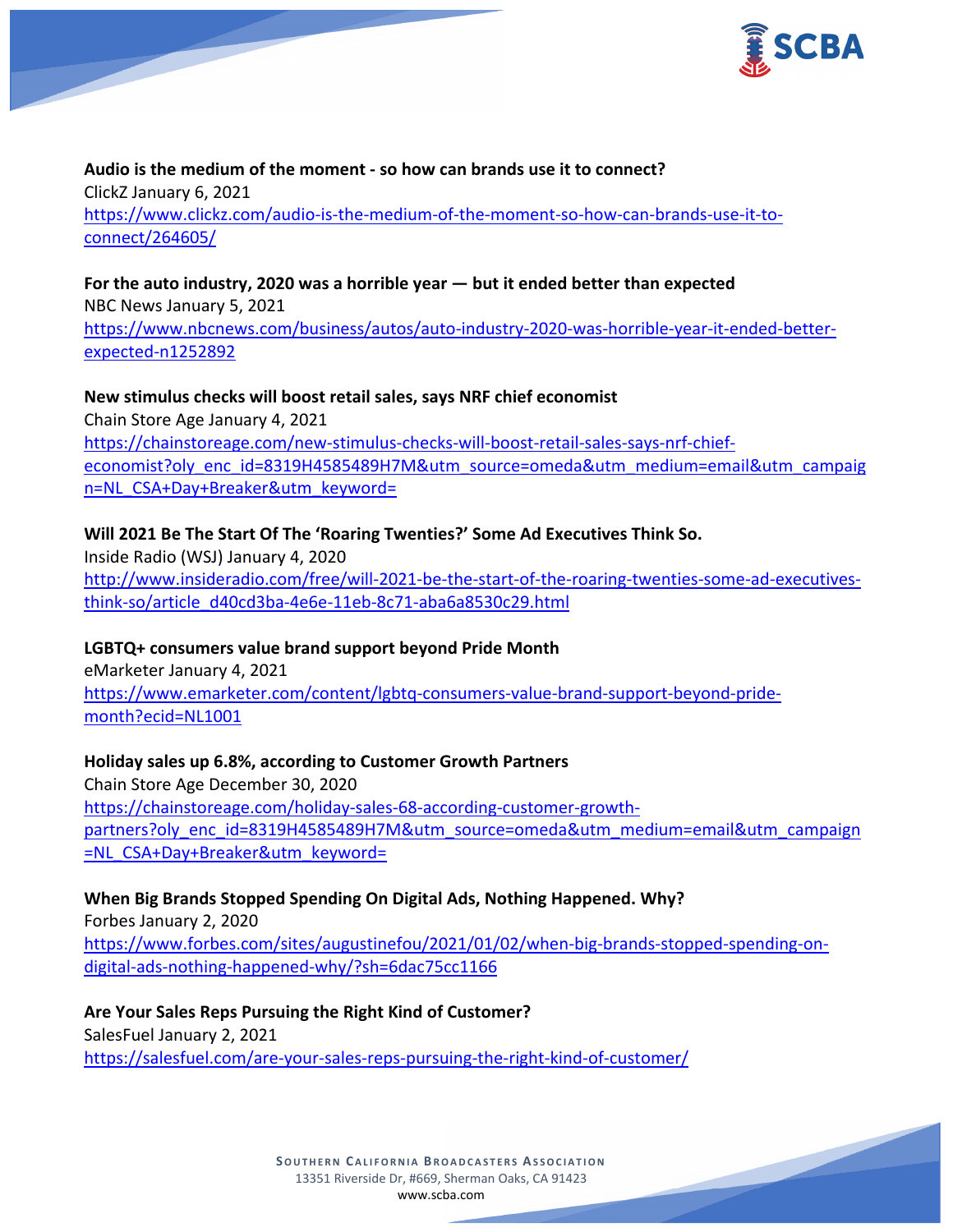

**Sales Talking Points That Will Land More Sales** SalesFuel January 2, 2021 <https://salesfuel.com/educate-the-buyer-and-youll-land-more-sales/>

**Some B2B Brands Are Going All-in On Digital Advertising With prices down due to the pandemic, B2B marketers see an opportunity to redirect budgets to digital media** ANA December 31, 2020 [https://www.ana.net/magazines/show/id/btob-2020-11-rise-in-digital-ad](https://www.ana.net/magazines/show/id/btob-2020-11-rise-in-digital-ad-spend?st3=201231newsstandnon&utm_source=informz&utm_medium=email&utm_campaign=201231mktg360newsstandnon&_zs=FANij1&_zl=ltOK7)[spend?st3=201231newsstandnon&utm\\_source=informz&utm\\_medium=email&utm\\_campaign=20123](https://www.ana.net/magazines/show/id/btob-2020-11-rise-in-digital-ad-spend?st3=201231newsstandnon&utm_source=informz&utm_medium=email&utm_campaign=201231mktg360newsstandnon&_zs=FANij1&_zl=ltOK7) [1mktg360newsstandnon&\\_zs=FANij1&\\_zl=ltOK7](https://www.ana.net/magazines/show/id/btob-2020-11-rise-in-digital-ad-spend?st3=201231newsstandnon&utm_source=informz&utm_medium=email&utm_campaign=201231mktg360newsstandnon&_zs=FANij1&_zl=ltOK7)

**BIA Says Local Ad Spending Will Grow Next Year. Here Are The Categories Growing Fastest.** InsideRadio (BIA Advisory Services) December 31, 2020 [http://www.insideradio.com/free/bia-says-local-ad-spending-will-grow-next-year-here-are-the](http://www.insideradio.com/free/bia-says-local-ad-spending-will-grow-next-year-here-are-the-categories-growing-fastest/article_dc50ec16-3b8e-11eb-b041-938a8cea7ea7.html)[categories-growing-fastest/article\\_dc50ec16-3b8e-11eb-b041-938a8cea7ea7.html](http://www.insideradio.com/free/bia-says-local-ad-spending-will-grow-next-year-here-are-the-categories-growing-fastest/article_dc50ec16-3b8e-11eb-b041-938a8cea7ea7.html)

# **RESOURCES AND ARTICLES OF INTEREST TO MANAGERS FOR PLANNING AND FORECASTING:**

## **A Broadcaster's 2021 Regulatory Calendar – Looking at Some of the Important Dates for the Year Ahead**

Broadcast Law Blog - David Oxenford January 5, 2021

### **ATTACHMENT**: 2021 – [Broadcasters-Calendar](https://scba.com/2021-broadcasters-calendar/)

**Exclusive: Diversified Digital Offerings Seen As Crucial To Radio Growth.** Inside Radio January 6, 2021 [http://www.insideradio.com/free/exclusive-diversified-digital-offerings-seen-as-crucial-to-radio](http://www.insideradio.com/free/exclusive-diversified-digital-offerings-seen-as-crucial-to-radio-growth/article_b820935a-4ff7-11eb-b604-875aad258c17.html)[growth/article\\_b820935a-4ff7-11eb-b604-875aad258c17.html](http://www.insideradio.com/free/exclusive-diversified-digital-offerings-seen-as-crucial-to-radio-growth/article_b820935a-4ff7-11eb-b604-875aad258c17.html)

**The Year Ahead: Our Fearless Predictions For 2021** TV (R)EVOLUTION January 6, 2021 <https://tvrev.com/the-year-ahead-our-fearless-predictions-for-2021/>

# **Report Suggests Facebook and Snapchat Will Be Most Impacted by Apple's IDFA Changes**

SocialMediaToday January 5, 2021 [https://www.socialmediatoday.com/news/report-suggests-facebook-and-snapchat-will-be-most](https://www.socialmediatoday.com/news/report-suggests-facebook-and-snapchat-will-be-most-impacted-by-apples-idfa/592848/)[impacted-by-apples-idfa/592848/](https://www.socialmediatoday.com/news/report-suggests-facebook-and-snapchat-will-be-most-impacted-by-apples-idfa/592848/)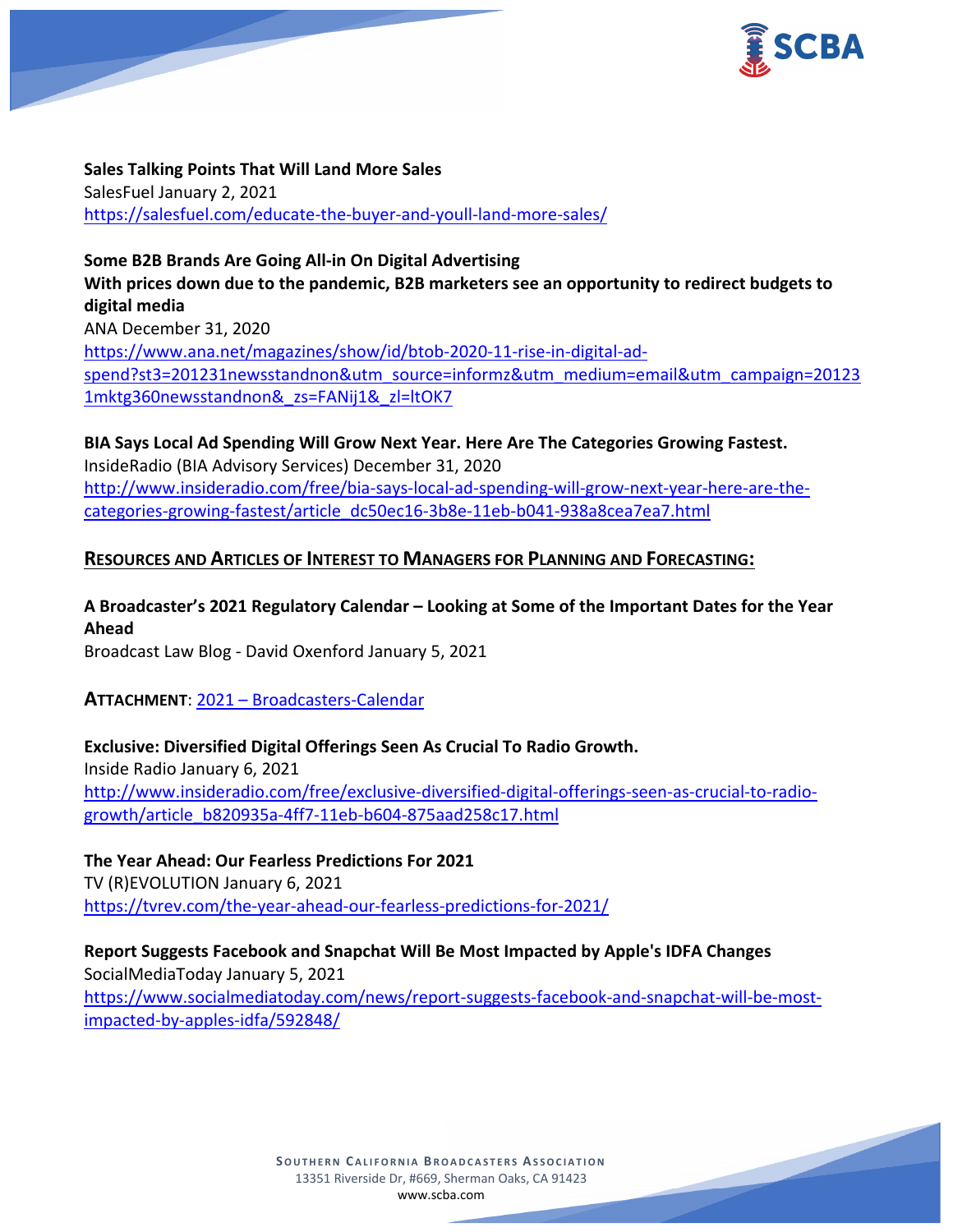

**Skyrocketing Asian American Buying Power Forecast To Reach \$1.3 Trillion By 2022.** Inside Radio January 6, 2020 [http://www.insideradio.com/free/skyrocketing-asian-american-buying-power-forecast-to-reach-1-3](http://www.insideradio.com/free/skyrocketing-asian-american-buying-power-forecast-to-reach-1-3-trillion-by-2022/article_a6df9d58-4ff6-11eb-a1de-6782c977afeb.html) [trillion-by-2022/article\\_a6df9d58-4ff6-11eb-a1de-6782c977afeb.html](http://www.insideradio.com/free/skyrocketing-asian-american-buying-power-forecast-to-reach-1-3-trillion-by-2022/article_a6df9d58-4ff6-11eb-a1de-6782c977afeb.html)

# **What Insider Intelligence Analysts Expect in 2021: The convergence of media and commerce** eMarketer January 4, 2021 [https://www.emarketer.com/content/podcast-what-insider-intelligence-analysts-expect-2021](https://www.emarketer.com/content/podcast-what-insider-intelligence-analysts-expect-2021-convergence-of-media-commerce?ecid=NL1014) [convergence-of-media-commerce?ecid=NL1014](https://www.emarketer.com/content/podcast-what-insider-intelligence-analysts-expect-2021-convergence-of-media-commerce?ecid=NL1014)

**Exclusive: Technology And Attribution Take Center Stage in 2021.** Inside Radio January 5, 2020 [http://www.insideradio.com/free/exclusive-technology-and-attribution-take-center-stage-in-](http://www.insideradio.com/free/exclusive-technology-and-attribution-take-center-stage-in-2021/article_be860eec-4f2e-11eb-a5cf-53c965084a5b.html)[2021/article\\_be860eec-4f2e-11eb-a5cf-53c965084a5b.html](http://www.insideradio.com/free/exclusive-technology-and-attribution-take-center-stage-in-2021/article_be860eec-4f2e-11eb-a5cf-53c965084a5b.html)

## **Facing a Sea of Unknowns, Marketers Brace for 2021**

**Cultivating hybrid events and getting into consumer-driven social platforms lead the agenda** ANA December 2, 2020 [https://www.ana.net/magazines/show/id/btob-2020-12-b2b-marketers-brace-for-](https://www.ana.net/magazines/show/id/btob-2020-12-b2b-marketers-brace-for-2021?st3=210105mktg360non&utm_source=informz&utm_medium=email&utm_campaign=210105mktg360non&_zs=FANij1&_zl=CabK7)[2021?st3=210105mktg360non&utm\\_source=informz&utm\\_medium=email&utm\\_campaign=210105m](https://www.ana.net/magazines/show/id/btob-2020-12-b2b-marketers-brace-for-2021?st3=210105mktg360non&utm_source=informz&utm_medium=email&utm_campaign=210105mktg360non&_zs=FANij1&_zl=CabK7)

ktg360non& zs=FANij1& zl=CabK7

### **Downloads Bounce Back After Christmas Podtrac Data Shows.**

Inside Radio (PODTRAC) January 5, 2021

[http://www.insideradio.com/podcastnewsdaily/downloads-bounce-back-after-christmas-podtrac](http://www.insideradio.com/podcastnewsdaily/downloads-bounce-back-after-christmas-podtrac-data-shows/article_9fcd74cc-4f79-11eb-9e36-53cde71fa8ba.html)[data-shows/article\\_9fcd74cc-4f79-11eb-9e36-53cde71fa8ba.html](http://www.insideradio.com/podcastnewsdaily/downloads-bounce-back-after-christmas-podtrac-data-shows/article_9fcd74cc-4f79-11eb-9e36-53cde71fa8ba.html)

### **From Fanny Packs To Prayer Candles, Podcast Merchandise Is A Growing Revenue Source.**

Inside Radio (WSJ) January 5, 2021 [http://www.insideradio.com/podcastnewsdaily/from-fanny-packs-to-prayer-candles-podcast](http://www.insideradio.com/podcastnewsdaily/from-fanny-packs-to-prayer-candles-podcast-merchandise-is-a-growing-revenue-source/article_da30da7e-4f78-11eb-84f6-0bcfc6a7f770.html)[merchandise-is-a-growing-revenue-source/article\\_da30da7e-4f78-11eb-84f6-0bcfc6a7f770.html](http://www.insideradio.com/podcastnewsdaily/from-fanny-packs-to-prayer-candles-podcast-merchandise-is-a-growing-revenue-source/article_da30da7e-4f78-11eb-84f6-0bcfc6a7f770.html)

### **2021 Holds a Bright Future for Advertising. Yes, Really**

STREETFIGHT January 4, 2021 [https://streetfightmag.com/2021/01/04/2021-holds-a-bright-future-for-advertising-yes](https://streetfightmag.com/2021/01/04/2021-holds-a-bright-future-for-advertising-yes-really/#.X_Y1R-lKhTY)[really/#.X\\_Y1R-lKhTY](https://streetfightmag.com/2021/01/04/2021-holds-a-bright-future-for-advertising-yes-really/#.X_Y1R-lKhTY)